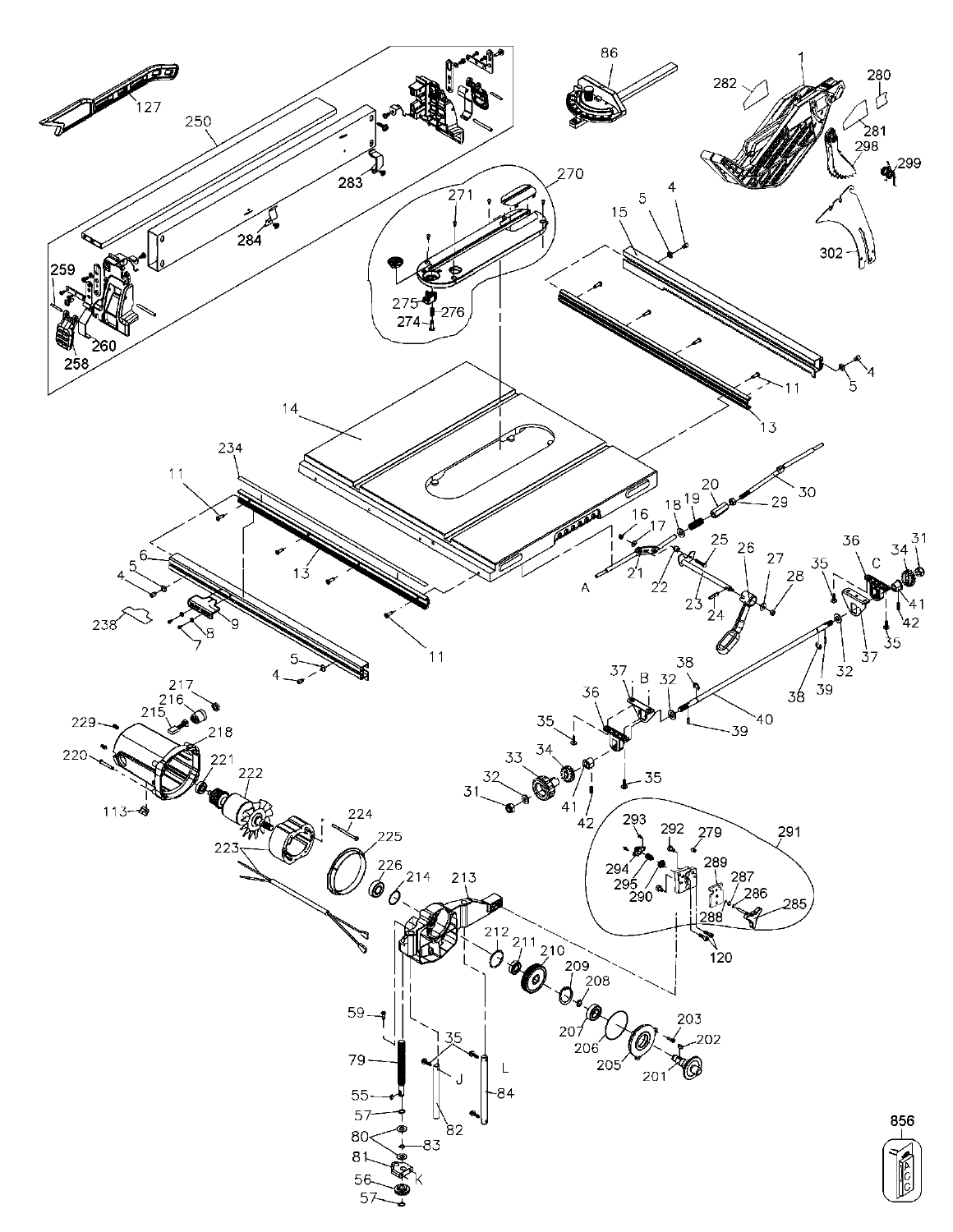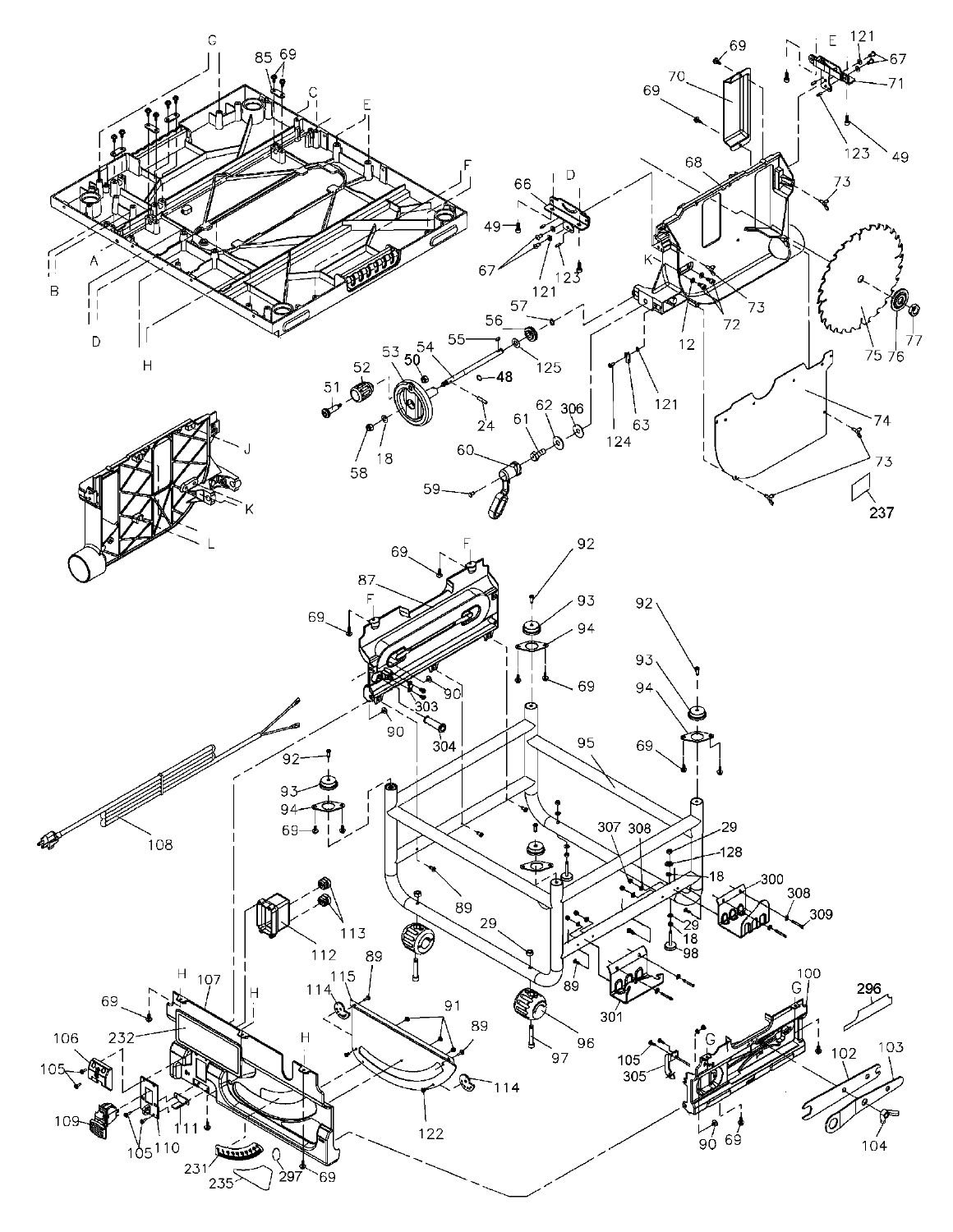| Item Number      | Part Number | Description               | <b>Qty Required</b> |
|------------------|-------------|---------------------------|---------------------|
| $\mathbf{1}$     | A27418      | <b>GUARD ASSEMBLY</b>     | $\mathbf{1}$        |
| $\overline{4}$   | 5140032-02  | <b>LOCATING PIN</b>       | $\overline{4}$      |
| 5                | 5140032-03  | <b>NUT</b>                | $\overline{4}$      |
| 6                | 5140117-75  | <b>FRONT RAIL</b>         | $\mathbf{1}$        |
| $\boldsymbol{7}$ | 5140032-05  | <b>SCREW</b>              | 6                   |
| 8                | 5140032-06  | <b>FLAT WASHER</b>        | 3                   |
| 9                | 5140032-07  | <b>POINTER</b>            | $\mathbf{1}$        |
| 11               | 5140032-09  | <b>SCREW</b>              | 8                   |
| 12               | 5140011-65  | <b>LOCK WASHER</b>        | 11                  |
| 13               | 5140122-82  | <b>RAIL</b>               | $\overline{2}$      |
| 14               | 5140060-91  | <b>TABLE</b>              | $\mathbf{1}$        |
| 15               | 5140117-76  | <b>REAR RAIL</b>          | $\mathbf{1}$        |
| 16               | 5140032-13  | NYLOCK NUT                | $\mathbf{1}$        |
| 17               | 5140032-70  | <b>FLAT WASHER</b>        | $\mathbf{1}$        |
| 18               | 5140032-15  | <b>FLAT WASHER</b>        | 6                   |
| 19               | 5140134-75  | <b>COMPRESSION SPRING</b> | $\mathbf{1}$        |
| 20               | 5140032-17  | <b>ADJUSTING SHAFT</b>    | $\mathbf{1}$        |
| 21               | 5140032-18  | <b>SHAFT</b>              | $\mathbf{1}$        |
| 22               | 5140032-19  | <b>BUSHING</b>            | $\mathbf{1}$        |
| 23               | 5140032-20  | <b>SHAFT</b>              | 1                   |
| 24               | 5140032-21  | <b>DOWEL PIN</b>          | ∠                   |
| 25               | 5140032-22  | <b>SCREW</b>              | 1                   |
| 26               | 5140032-23  | <b>RAIL LOCK LEVER</b>    | 1                   |
| 27               | 5140134-74  | <b>FLAT WASHER</b>        | 5                   |
| 28               | 5140032-25  | <b>NUT</b>                | 1                   |
| 29               | 5140134-76  | <b>HEX NUT</b>            | 6                   |
| 30               | 5140032-26  | PIVOT BRACKET             | $\mathbf{1}$        |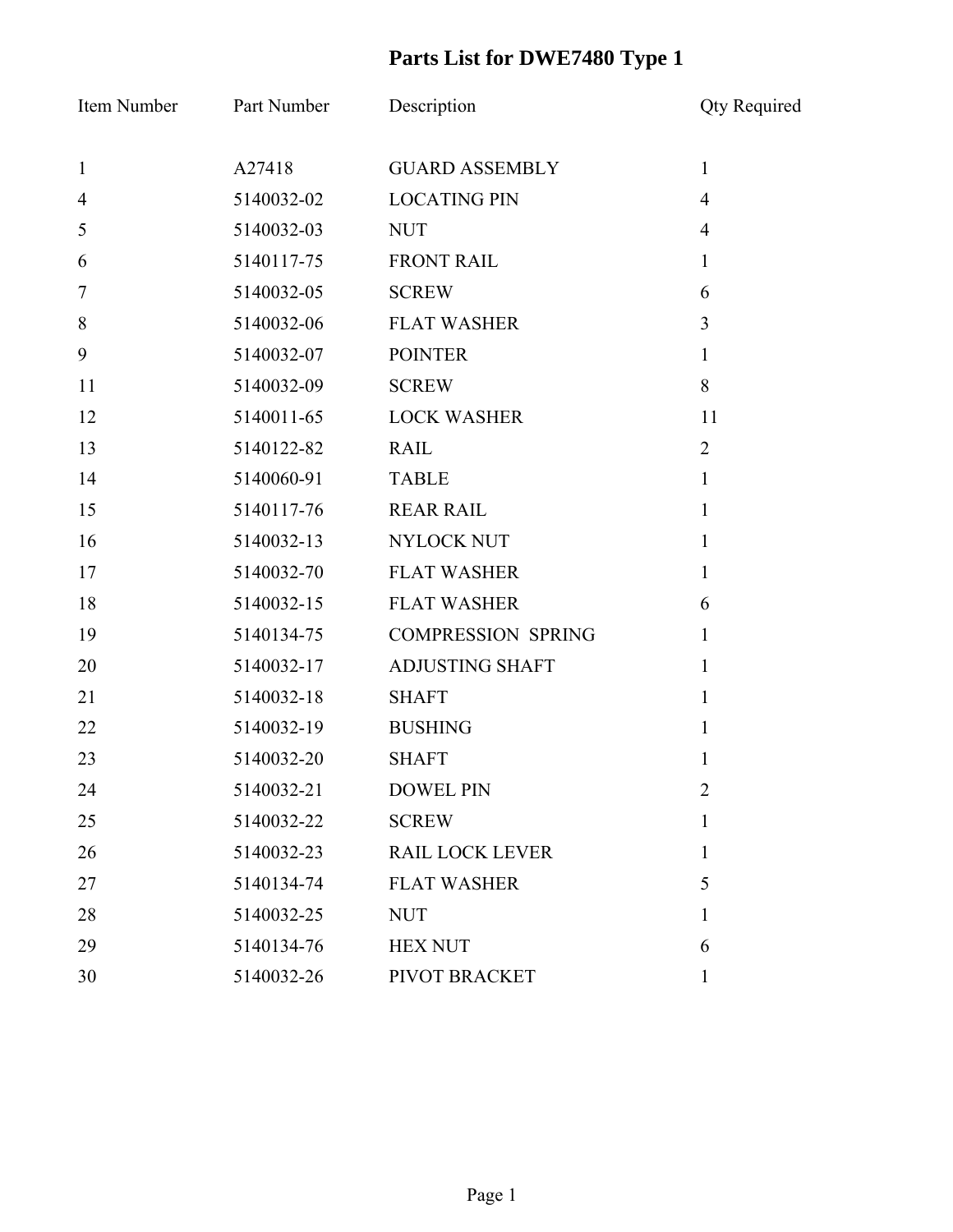| Item Number | Part Number | Description             | <b>Qty Required</b> |
|-------------|-------------|-------------------------|---------------------|
| 31          | 5140134-78  | NYLOCK NUT              | $\overline{2}$      |
| 32          | 5140032-27  | <b>FLAT WASHER</b>      | 3                   |
| 33          | 5140032-28  | <b>FENCE KNOB</b>       | $\mathbf{1}$        |
| 34          | 5140032-29  | PINNION GEAR            | $\overline{2}$      |
| 35          | 5140134-83  | <b>SCREW AND WASHER</b> | $\mathbf{1}$        |
| 36          | 5140032-31  | <b>BRACKET</b>          | $\overline{2}$      |
| 37          | 5140032-32  | <b>BRACKET GAUGE</b>    | $\overline{2}$      |
| 38          | 5140032-33  | E-RING                  | $\overline{2}$      |
| 39          | 5140032-34  | <b>DOWEL PIN</b>        | $\overline{2}$      |
| 40          | 5140032-35  | <b>GEAR ROD</b>         | $\mathbf{1}$        |
| 41          | 5140032-36  | <b>BEARING BLOCK</b>    | $\overline{2}$      |
| 42          | 5140032-37  | <b>SPRING PLATE</b>     | $\overline{2}$      |
| 48          | 5140128-61  | O-RING                  | $\mathbf{1}$        |
| 49          | 5140135-29  | <b>SCREW AND WASHER</b> | $\overline{4}$      |
| 50          | 5140128-65  | <b>NUT</b>              | $\mathbf{1}$        |
| 51          | 5140032-46  | <b>SHOULDER SCREW</b>   | $\mathbf{1}$        |
| 52          | 5140032-47  | <b>KNOB</b>             | $\mathbf{1}$        |
| 53          | 5140117-77  | <b>HAND WHEEL</b>       | $\mathbf{1}$        |
| 54          | 5140032-49  | <b>SHAFT</b>            | $\mathbf{1}$        |
| 55          | 5140032-50  | <b>KEY</b>              | $\overline{2}$      |
| 56          | 5140061-65  | <b>BEVEL GEAR</b>       | ∠                   |
| 57          | 5140032-52  | <b>RING</b>             | $\overline{2}$      |
| 58          | 5140135-61  | <b>LOCK NUT</b>         | 1                   |
| 59          | 5140134-90  | <b>SCREW AND WASHER</b> | $\overline{2}$      |
| 60          | 5140117-78  | <b>BEVEL HANDLE</b>     | 1                   |
| 61          | 5140032-56  | <b>SCREW</b>            | 1                   |
| 62          | 5140032-57  | <b>LOCKWASHER</b>       | 1                   |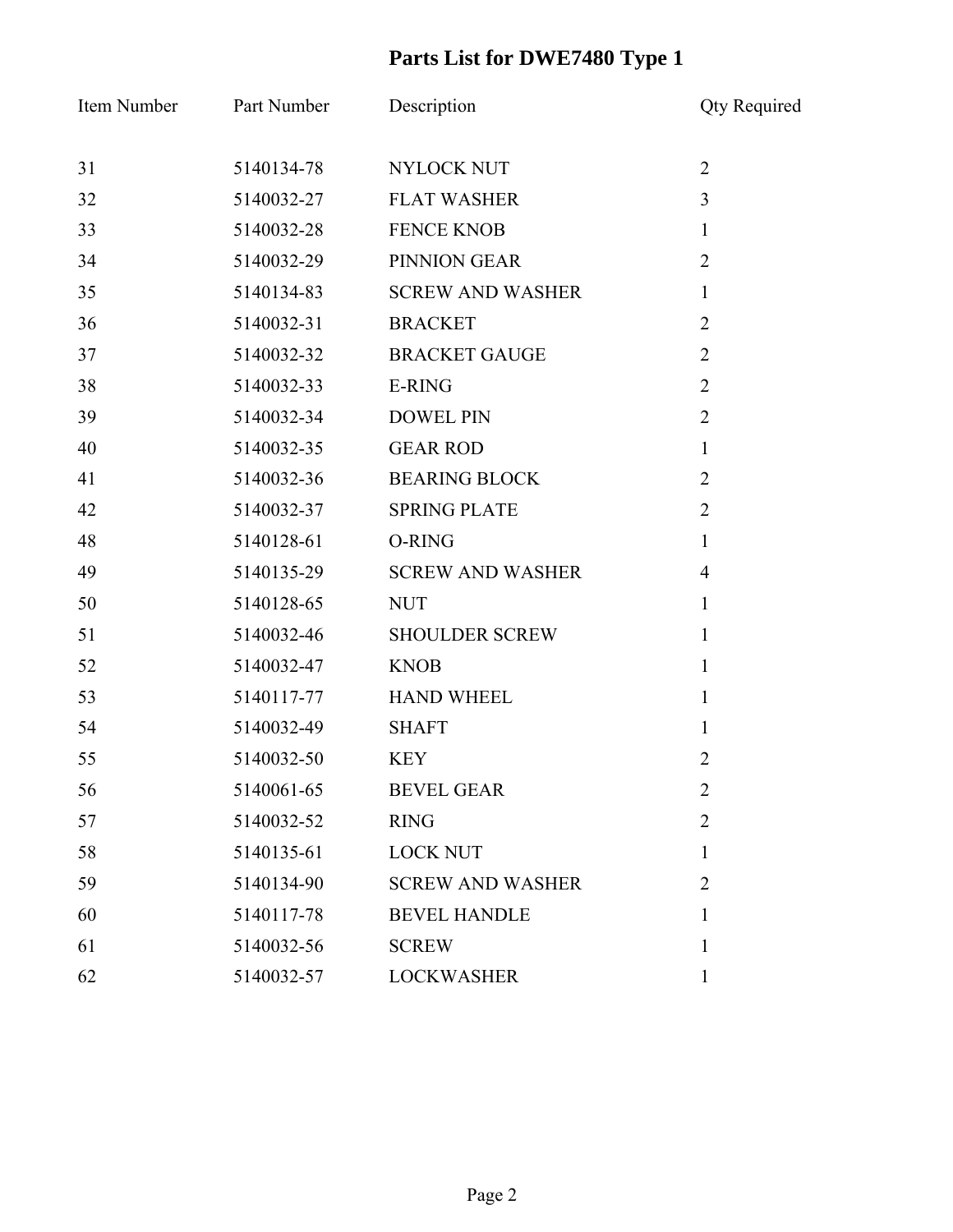| Item Number | Part Number | Description                     | <b>Qty Required</b> |
|-------------|-------------|---------------------------------|---------------------|
| 63          | 5140032-58  | <b>BEVEL POINTER</b>            | $\mathbf{1}$        |
| 66          | 5140032-60  | <b>FRONT TRUNION</b>            | $\mathbf{1}$        |
| 67          | 5140135-31  | <b>SCREW AND WASHER</b>         | $\overline{4}$      |
| 68          | A25631      | <b>CRADLE</b>                   | $\mathbf{1}$        |
| 69          | 5140061-77  | <b>SCREW</b>                    | 25                  |
| 70          | 5140032-64  | <b>BLADE GUARD</b>              | $\mathbf{1}$        |
| 71          | 5140032-65  | TRUNNION BRACKET                | $\mathbf{1}$        |
| 72          | 5140135-33  | <b>SCREW AND WASHER</b>         | $\overline{2}$      |
| 73          | 5140032-67  | WING SCREW                      | $\overline{4}$      |
| 74          | 5140032-68  | <b>DUST COVER</b>               | $\mathbf{1}$        |
| 75          | DW3112      | <b>10 24T JOBSITE SAW BLADE</b> | $\mathbf{1}$        |
| 76          | 5140032-69  | <b>CLAMP WASHER</b>             | $\mathbf{1}$        |
| 77          | 5140131-58  | <b>BLADE NUT</b>                | $\mathbf{1}$        |
| 79          | 5140100-03  | <b>ELEVATING SCREW</b>          | $\mathbf{1}$        |
| 80          | 5140032-72  | THRUST WASHER                   | $\overline{2}$      |
| 81          | 5140032-73  | <b>BLOCK</b>                    | $\mathbf{1}$        |
| 82          | 5140100-04  | <b>ELEVATING SHAFT</b>          | $\mathbf{1}$        |
| 83          | 5140032-75  | WASHER                          | $\mathbf{1}$        |
| 84          | 5140100-05  | <b>ELEVATING SHAFT</b>          | $\mathbf{1}$        |
| 85          | 5140032-77  | <b>PLATE</b>                    | $\overline{4}$      |
| 86          | 5140032-78  | <b>MITER GAGE ASSY</b>          | $\mathbf{I}$        |
| 87          | 5140032-79  | <b>PANEL</b>                    | $\mathbf{1}$        |
| 89          | 5140032-80  | <b>SCREW</b>                    | 10                  |
| 90          | 5140032-81  | <b>SHEET METAL SCREW</b>        | $\overline{4}$      |
| 91          | 5140032-82  | <b>SHEET METAL SCREW</b>        | 3                   |
| 92          | 5140032-83  | <b>SCREW AND WASHER</b>         | 3                   |
| 93          | 5140032-84  | <b>BUMPER</b>                   | 4                   |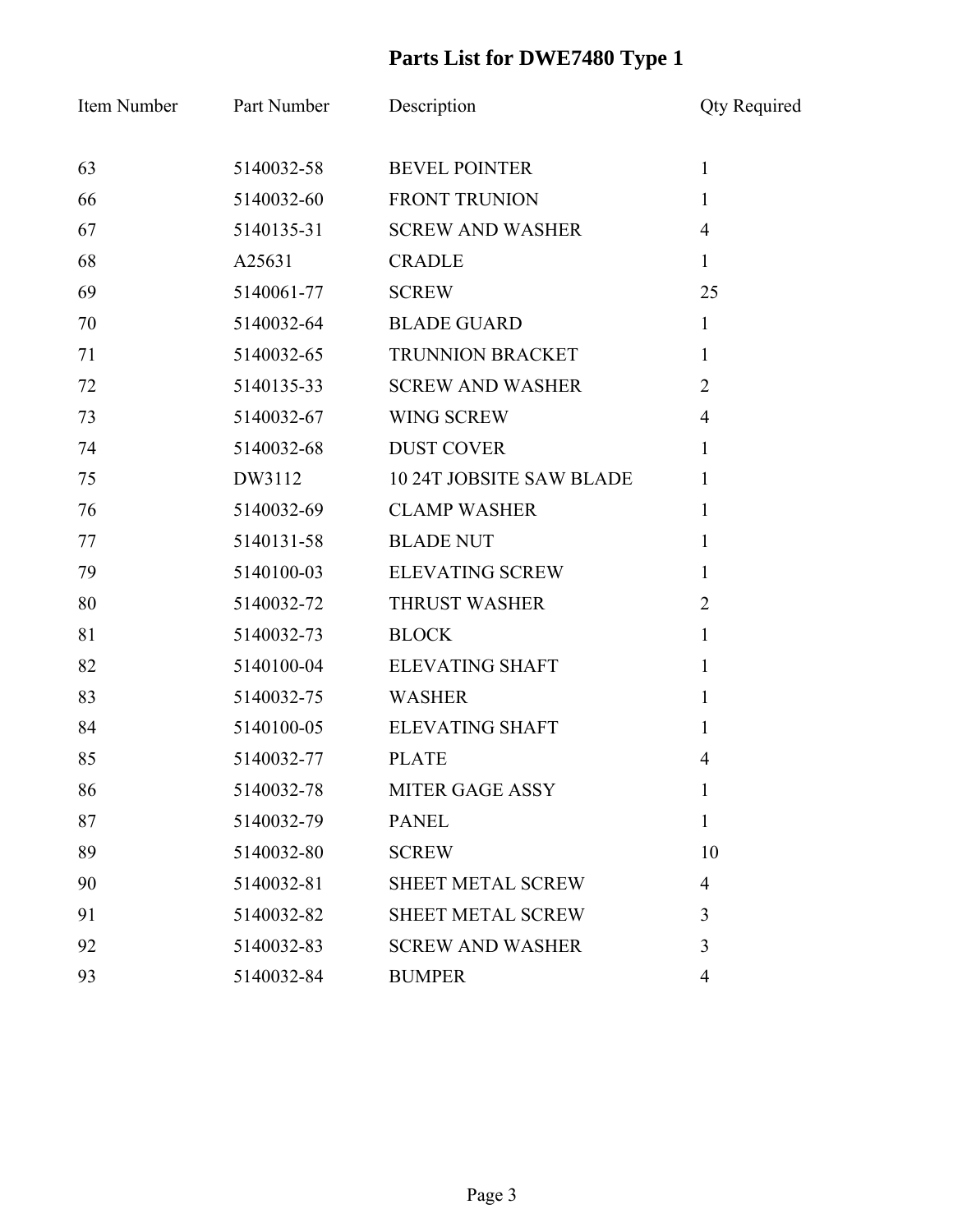| Item Number | Part Number | Description             | <b>Qty Required</b> |
|-------------|-------------|-------------------------|---------------------|
| 94          | 5140032-85  | <b>PLATE</b>            | $\overline{4}$      |
| 95          | 5140061-73  | <b>ROLL CAGE</b>        | $\mathbf{1}$        |
| 96          | 5140032-87  | <b>FEET</b>             | $\overline{2}$      |
| 97          | 5140032-88  | <b>CAP SCREW</b>        | $\overline{2}$      |
| 98          | 5140032-89  | <b>FEET</b>             | $\overline{2}$      |
| 100         | 5140136-17  | <b>PANEL</b>            | $\mathbf{1}$        |
| 102         | 5140061-75  | <b>WRENCH</b>           | $\mathbf{1}$        |
| 103         | 5140061-76  | <b>WRENCH</b>           | $\mathbf{1}$        |
| 104         | 5140032-95  | <b>WING NUT</b>         | $\mathbf{1}$        |
| 105         | 5140071-27  | <b>SCREW</b>            | 6                   |
| 106         | 5140032-97  | <b>SWITCH COVER</b>     | $\mathbf{1}$        |
| 107         | 5140060-90  | <b>FRONT PANEL</b>      | $\mathbf{1}$        |
| 108         | 5140032-99  | <b>CORD</b>             | $\mathbf{1}$        |
| 109         | 5140033-00  | <b>SWITCH</b>           | $\mathbf{1}$        |
| 110         | 5140033-01  | <b>SWITCH PLATE</b>     | $\mathbf{1}$        |
| 111         | 5140033-02  | <b>SWITCH GUARD</b>     | $\mathbf{1}$        |
| 112         | 5140033-03  | <b>SWITCH BOX</b>       | $\mathbf{1}$        |
| 113         | 5140135-04  | <b>STRAIN RELIEF</b>    | 3                   |
| 114         | 5140033-04  | <b>WASHER</b>           | $\overline{2}$      |
| 115         | 5140033-05  | <b>SUPPORT PLATE</b>    | 1                   |
| 120         | 098120-16   | <b>SCREW</b>            | 2                   |
| 121         | 5140033-38  | <b>WASHER, EX TOOTH</b> | $\overline{4}$      |
| 122         | 5140033-39  | <b>SCREW</b>            | $\overline{2}$      |
| 123         | 5140033-40  | <b>DOWEL PIN</b>        | $\overline{4}$      |
| 124         | 5140033-41  | <b>SCREW</b>            | $\mathbf{1}$        |
| 125         | 5140033-42  | <b>FLAT WASHER</b>      | 1                   |
| 127         | A24507      | <b>PUSH STICK</b>       | 1                   |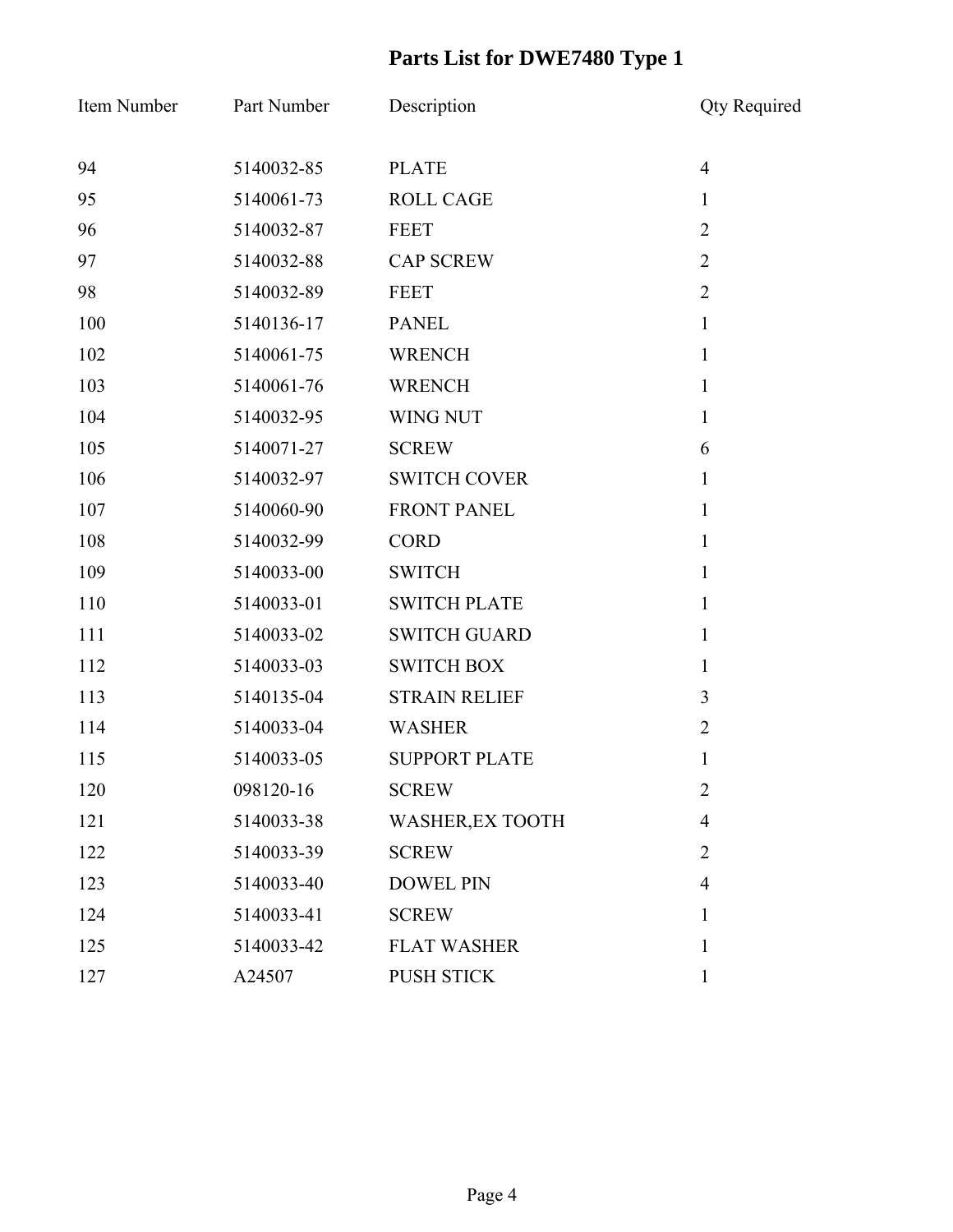| Item Number | Part Number | Description             | <b>Qty Required</b> |
|-------------|-------------|-------------------------|---------------------|
| 128         | 51400136-18 | <b>LOCK WASHER</b>      | $\overline{2}$      |
| 201         | 5140103-68  | <b>ARBOR</b>            | $\mathbf{1}$        |
| 202         | 5140010-15  | <b>KEY</b>              | $\mathbf{1}$        |
| 203         | 5140134-67  | <b>SCREW W/WASHER</b>   | 3                   |
| 205         | 5140033-10  | <b>GEAR CASE COVER</b>  | $\mathbf{1}$        |
| 206         | 5140033-11  | O-RING                  | $\mathbf{1}$        |
| 207         | 5140117-79  | <b>BEARING</b>          | $\mathbf{1}$        |
| 208         | 5140033-13  | <b>RING</b>             | 1                   |
| 209         | 5140134-96  | <b>RETAINING RING</b>   | $\mathbf{1}$        |
| 210         | 5140134-97  | <b>GEAR</b>             | $\mathbf{1}$        |
| 211         | 5140117-80  | <b>BEARING</b>          | $\mathbf{1}$        |
| 212         | 5140033-16  | O-RING                  | $\mathbf{1}$        |
| 213         | A25607      | <b>GEAR CASE</b>        | $\mathbf{1}$        |
| 214         | 5140033-18  | O-RING                  | $\mathbf{1}$        |
| 215         | 5140033-19  | <b>BRUSH</b>            | $\overline{2}$      |
| 216         | 5140033-20  | <b>BRUSH HOLDER</b>     | $\overline{2}$      |
| 217         | 5140033-21  | <b>BRUSH CAP</b>        | $\overline{2}$      |
| 218         | 5140033-22  | <b>FIELD CASE</b>       | $\mathbf{1}$        |
| 220         | 5140134-99  | <b>SCREW AND WASHER</b> | $\overline{4}$      |
| 221         | 5140117-81  | <b>BEARING</b>          | 1                   |
| 222         | 5140135-00  | ARMATURE ASSEMBLY       | $\mathbf{I}$        |
| 223         | 5140033-27  | <b>FIELD</b>            | 1                   |
| 224         | 5140135-02  | <b>SCREW AND WASHER</b> | $\overline{2}$      |
| 225         | 5140135-03  | <b>BAFFLE</b>           | 1                   |
| 226         | 5140118-21  | <b>BEARING</b>          | 1                   |
| 229         | 5140118-22  | <b>SET SCREW</b>        | $\overline{2}$      |
| 231         | 5140033-31  | <b>BEVEL SCALE</b>      | 1                   |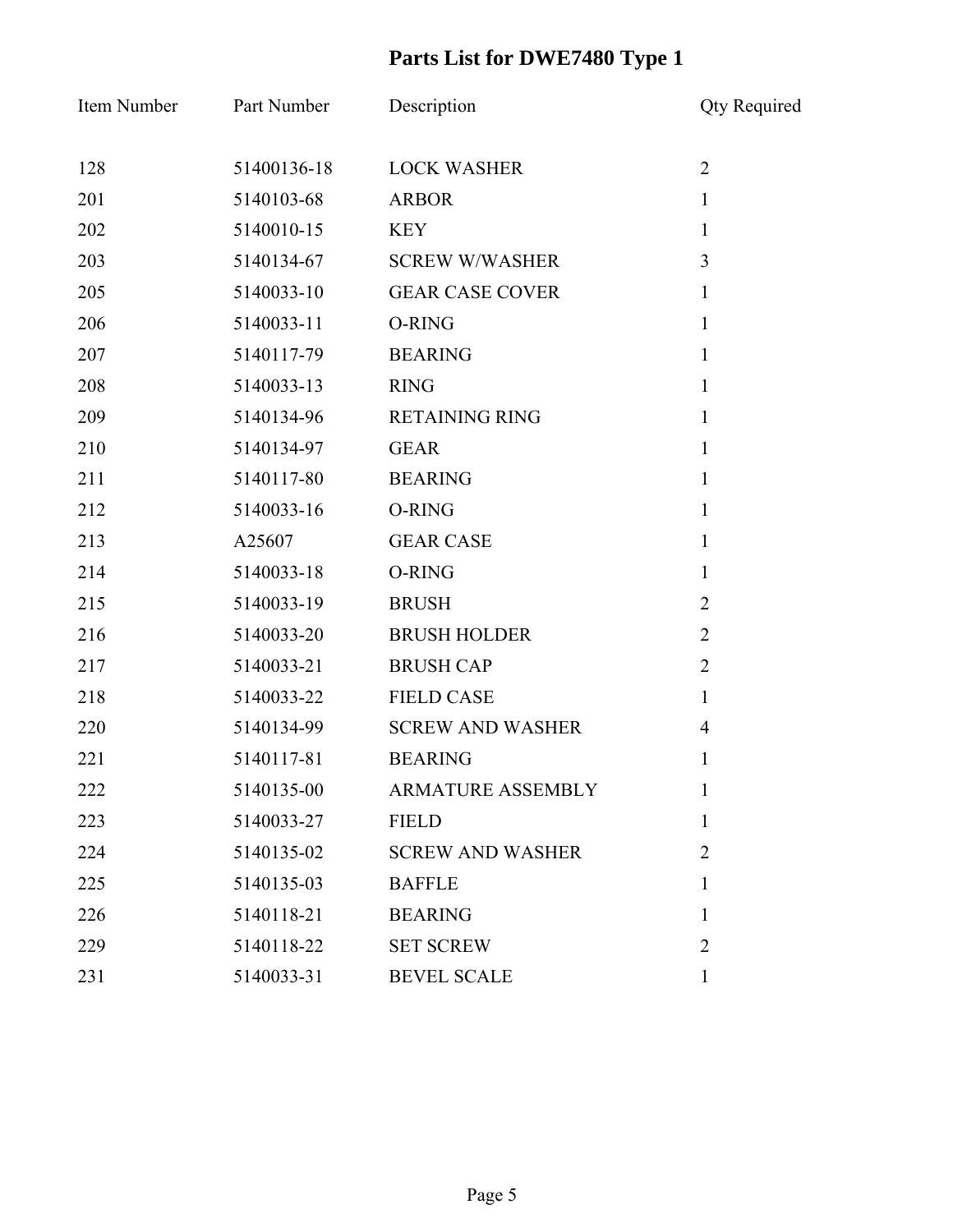| Item Number | Part Number | Description           | <b>Qty Required</b> |
|-------------|-------------|-----------------------|---------------------|
| 232         | 5140033-32  | DEWALT LABEL          | $\mathbf{1}$        |
| 234         | N273748     | <b>SCALE LABEL</b>    | $\mathbf{1}$        |
| 237         | 5140033-36  | LABEL                 | $\mathbf{1}$        |
| 238         | 5140033-37  | <b>WARNING LABEL</b>  | $\mathbf{1}$        |
| 250         | 5140136-20  | <b>FENCE ASSEMBLY</b> | $\mathbf{1}$        |
| 258         | 5140134-56  | <b>PLATE</b>          | $\overline{2}$      |
| 259         | 5140033-50  | <b>DOWEL PIN</b>      | $\overline{2}$      |
| 260         | 5140033-51  | <b>SPRING PLATE</b>   | $\overline{2}$      |
| 270         | A26208      | THROAT PLTE ASM       | $\mathbf{1}$        |
| 271         | 5140033-53  | <b>SCREW</b>          | $\overline{4}$      |
| 274         | 5140033-54  | <b>SCREW</b>          | $\mathbf{1}$        |
| 275         | A26204      | <b>CAM</b>            | $\mathbf{1}$        |
| 276         | A26206      | <b>SPRING</b>         | $\mathbf{1}$        |
| 279         | 330022-16   | <b>SET SCREW</b>      | $\overline{3}$      |
| 280         | A26305      | <b>WARNING LABEL</b>  | $\mathbf{1}$        |
| 281         | A24519      | <b>WARNING LABEL</b>  | $\mathbf{1}$        |
| 282         | A24520      | <b>WARNING LABEL</b>  | $\mathbf{1}$        |
| 283         | 5140134-62  | <b>STRAP CLAMP</b>    | $\mathbf{1}$        |
| 284         | 5140134-60  | <b>SPRING CLIP</b>    | $\mathbf{1}$        |
| 285         | A24987      | <b>KNOB</b>           | 1                   |
| 286         | A23717      | <b>LOCK WASHER</b>    | $\mathbf{I}$        |
| 287         | 5140032-06  | <b>FLAT WASHER</b>    | $\mathbf{1}$        |
| 288         | 5140032-43  | <b>E-RING</b>         | 1                   |
| 289         | A25610      | <b>PLATE</b>          | 1                   |
| 290         | A25386      | <b>PISTON</b>         | $\mathbf{1}$        |
| 291         | A25611      | <b>CLAMP ASSEMBLY</b> | 1                   |
| 292         | A25437      | <b>SHOULDER SCREW</b> | $\overline{2}$      |